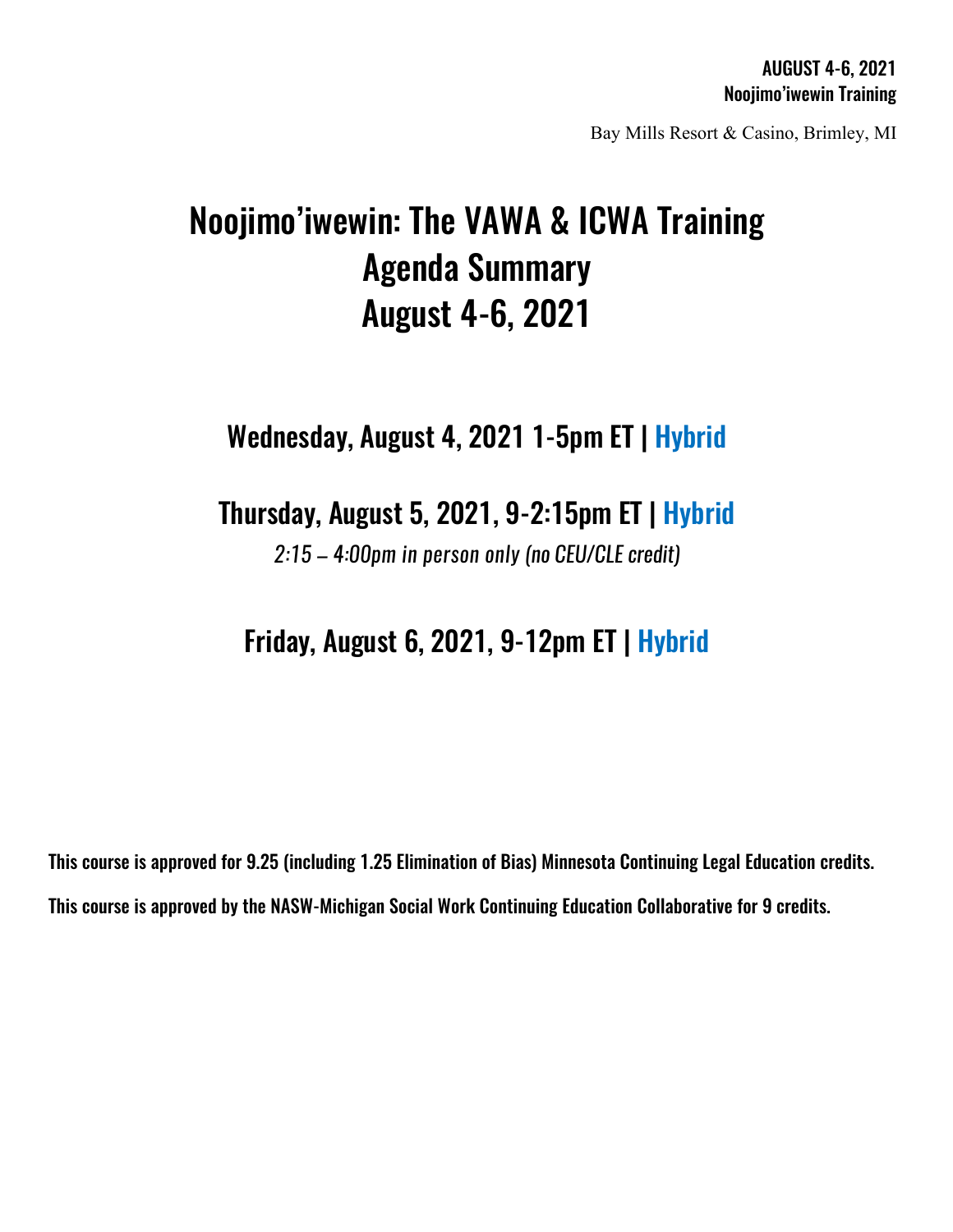## Wednesday, August 4, 2021 1-5pm ET | Hybrid Noojimo'iwewin: The VAWA & ICWA Training

*12:30PM REGISTRATION BEGINS*

#### **1:00pm - 1:30pm Welcome Ceremony**

- Daraka Dettloff, Teacher, Brimley Elementary School
- Tyler Dettloff, Professor, Lake Superior State University
- Whitney Gravelle, President, Executive Council, Bay Mills Indian Community
- Hon. Leah Parish, Chief Judge, Bay Mills Indian Community Tribal Court

#### **1:30pm - 2:30pm | 1 CLE Intimate Partner Violence: A Refresher**

- Hali McKelvie, Community Outreach Specialist, Uniting Three Fires Against Violence
- Neoshia R. Roemer, Professor, University of Idaho School of Law

*2:30pm - 2:45pm | BREAK* 

#### **2:45pm - 3:45 pm | 1 CLE**

#### **Legal Updates from Indian Country**

• Kate Fort, Director of Clinics, Michigan State University College of Law

*3:45pm - 4:00pm | BREAK*

#### **4:00pm - 5:00pm | 1 CLE Working Collaboratively to Support Victims**

- Suzanne Grey, Victim Advocate, Project Manager, TIXEdu
- Dawn Davis, Lead Firearms Instructor, Oregon Department of Public Safety Standards and Training

*5:00PM END OF DAY 1*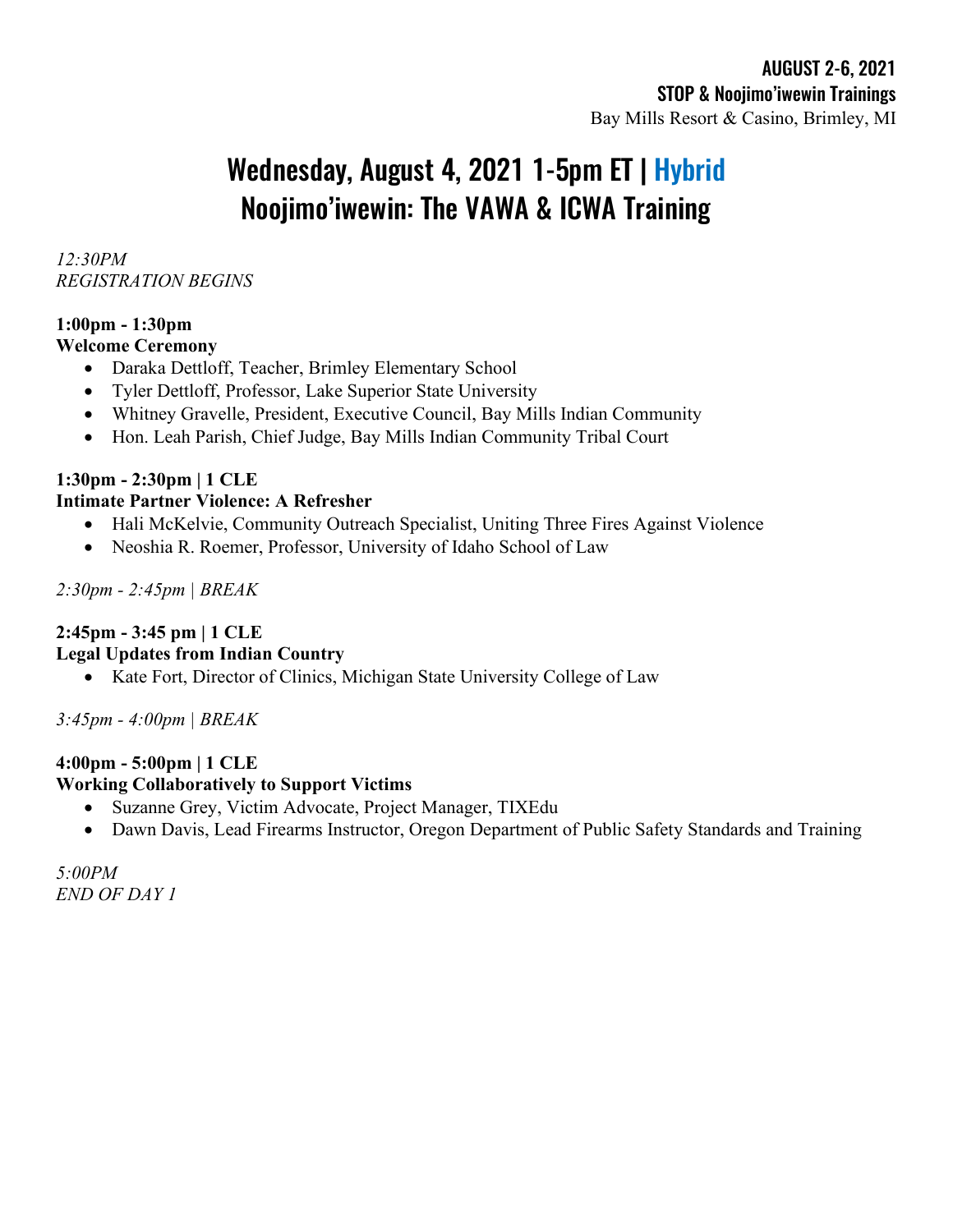## Thursday, August 5, 2021, 9-4pm ET | 9-2:15pm ET on Zoom Noojimo'iwewin: The VAWA & ICWA Training

#### *8:30AM CONTINENTAL BREAKFAST SERVED*

#### **9:00am - 10:15am | 1.25 CLE**

#### **The Missing & Murdered Indigenous Peoples Epidemic**

• Jennifer Obreiter, Prosecutor, Bay Mills Indian Community Tribal Court

*10:15am - 10:30am | BREAK*

#### **10:30am - 11:45am | 1.25 Elimination of Bias CLE Violence against Native LGBTQ Children: The Effects of Trauma and Cultural Interventions for Resiliency**

- Lenny Hayes, Owner and Operator, Tate Topa Consulting, LLC
- Josh Hudson, Healing to Wellness Court Judge, Bay Mills Indian Community Tribal Court

*11:45am - 1:00pm | LUNCH*

#### **1:00pm -2:15pm | 1.25 CLE Secondary Trauma and Self-Care**

• Sandy White Hawk, ICWA Law Center

*2:15pm - 2:30pm | BREAK | End of Day 2 on Zoom* 

### **2:30pm - 4:00pm**

**In-Person Activity**

• Led by the BMIC Boys and Girls Club

*4:00PM END OF DAY 2*